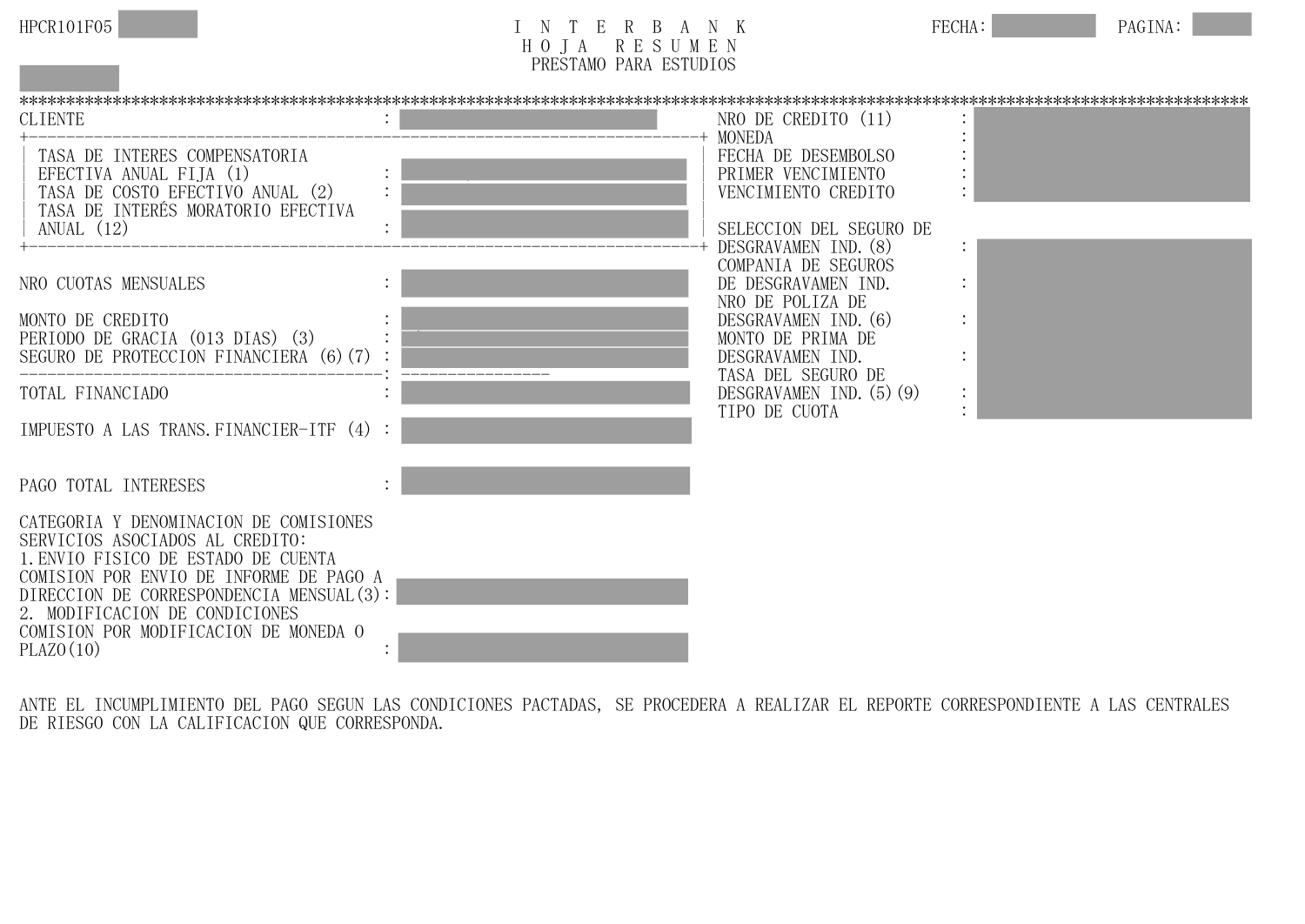

## HPCR101F05 TO TERBANK FECHA: PAGINA: H O J A R E S U M E N PRESTAMO PARA ESTUDIOS

## INFORMACION RELEVANTE:

MONTO DEL PRESTAMO : EL MONTO EFECTIVAMENTE APROBADO SERA COMUNICADO AL DESEMBOLSO DEL CREDITO.

- PERIODO DE GRACIA : ES EL PERIODO QUE TRANSCURRE ENTRE EL DESEMBOLSO DEL PRÉSTAMO Y 30 DÍAS ANTES DE LA FECHA DE PAGO DE LA PRIMERA CUOTA, DURANTE ESTE PERIODO SE GENERAN INTERESES COMPENSATORIOS LOS CUALES SERÁN CAPITALIZADOS, ES DECIR, AL IMPORTE DESEMBOLSADO SE LE SUMAN DICHOS INTERESES Y SOBRE ESTE NUEVO IMPORTE SE CALCULARÁN LAS CUOTAS DEL PRÉSTAMO.
- CANCELACION : ES EL PAGO DEL CAPITAL PENDIENTE MAS INTERESES, COMISIONES Y GASTOS AL DIA DEL PAGO, PODRA REALIZARLO A TRAVES DE NUESTRAS TIENDAS A NIVEL NACIONAL.
- PAGOS ANTICIPADOS : SI EL CLIENTE DESEA REALIZAR PAGOS MAYORES A LA CUOTA DEL PERIODO, PUEDE ELEGIR ENTRE LAS MODALIDADES Y ADELANTO DE DESCRITAS EN EL CONTRATO O EN WWW. INTERBANK. PE. CUOTAS
- COMISIÓN POR : CADA VEZ QUE EL CLIENTE REALICE SOLICITUDES ESPECÍFICAS PODRÁN ESTAR SUJETAS A UNA COMISIÓN. EL CLIENTE SERVICIOS PUEDE CONSULTAR EL DETALLE DE ESTAS COMISIONES EN NUESTROS TARIFARIOS PUBLICADOS EN WWW.INTERBANK.PE. BRINDADOS A SOLICITUD
- COBERTURA DE : INTERBANK TIENE CONTRATADO EL SEGURO DE DESGRAVAMEN CON INTERSEGURO COMPAÑIA DE SEGUROS S.A. LOS RIESGOS PÓLIZA CUBIERTOS DE DICHO SEGURO SON FALLECIMIENTO, INVALIDEZ TOTAL O PERMANENTE POR ACCIDENTE O ENFERMEDAD. LOS TÉRMINOS DE DICHO SEGURO SE DETALLAN EN EL "CERTIFICADO DE SEGURO DE DESGRAVAMEN DE CRÉDITO PERSONAL" QUE ENTREGAMOS AL CLIENTE CON EL CRÉDITO.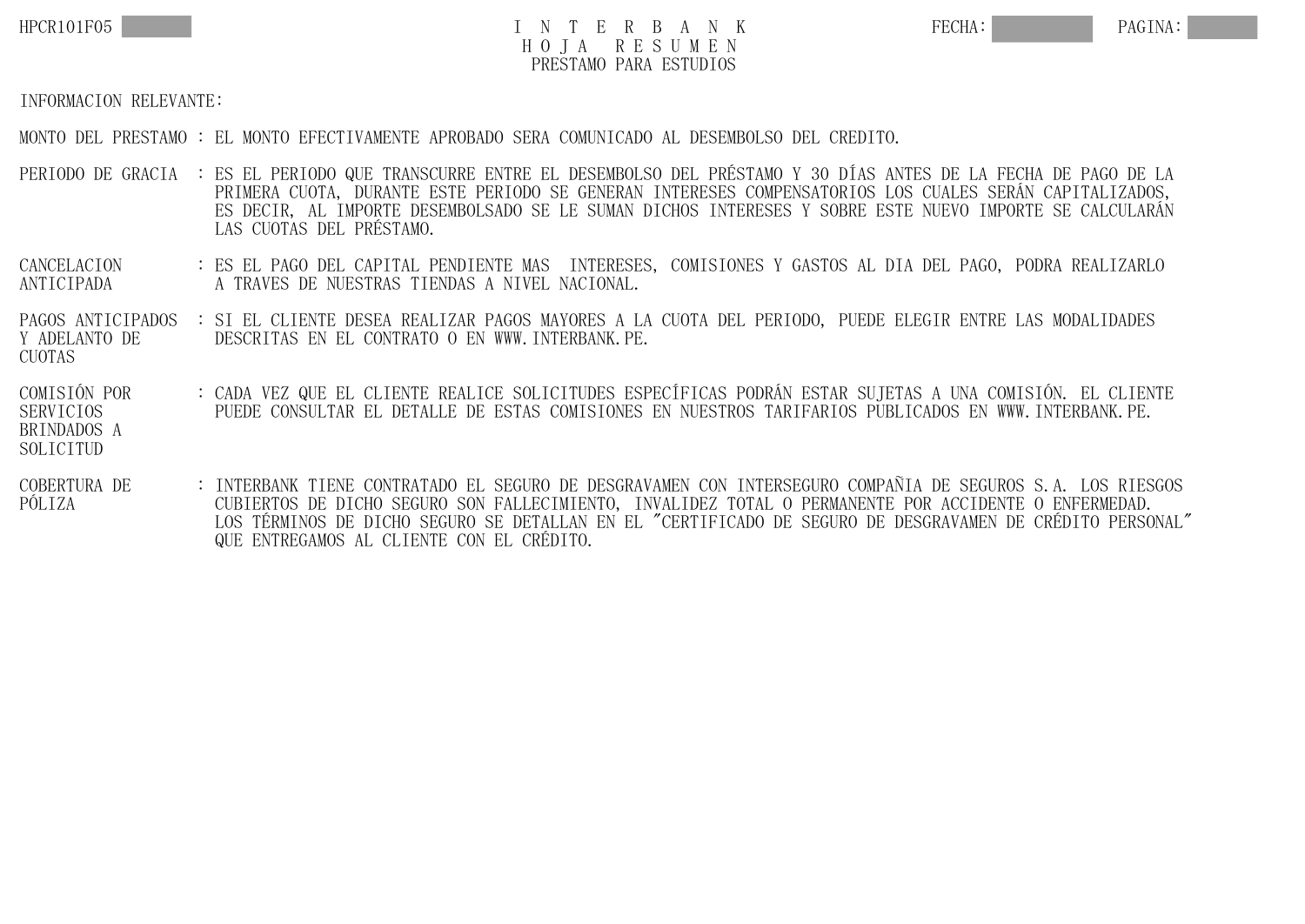## HPCR101F05 TO TER BANK FECHA: PAGINA: H O J A R E S U M E N PRESTAMO PARA ESTUDIOS

NOTA: EVITA EL INCREMENTO DE TU ULTIMA CUOTA, CANCELANDO TUS OBLIGACIONES EN LAS FECHAS INDICADAS EN EL PRESENTE CRONOGRAMA DE PAGO

(1) AÑO BASE DE 360 DIAS.

- (2) EL CALCULO DE LA TASA DE COSTO EFECTIVO PROCEDERA BAJO EL SUPUESTO DE CUMPLIMIENTO DE TODAS LAS CONDICIONES PACTADAS.
- (3) LA COMISION SE COBRA MENSUALMENTE DURANTE LA VIGENCIA DEL CREDITO Y NO ESTA AFECTA A INTERESES. EN LOS CASOS DE CANCELACION ANTICIPADA, SE COBRARA LA COMISION QUE SE HAYA DEVENGADO HASTA LA FECHA EN QUE SE REALIZA LA CANCELACION DEL CREDITO. EL INFORME ES SOLO A SOLICITUD DEL CLIENTE.
- (4) SE APLICA SOBRE EL IMPORTE DE CREDITO DESEMBOLSADO Y SOBRE CUALQUIER PAGO EFECTUADO.
- (5) COBRO MENSUAL SE CALCULA SOBRE EL SALDO DE CAPITAL DEL CREDITO Y SOBRE EL MONTO DE LOS INTERESES DE CADA CUOTA.
- (6) POLIZA EMITIDA POR INTERSEGURO COMPANIA DE SEGUROS DE VIDA S.A.A.
- (7) ESTE SEGURO ES A SOLICITUD DEL CLIENTE. EL IMPORTE DE LA PRIMA SERA INCLUIDA EN EL CAPITAL Y FINANCIADA SEGUN LAS CONDICIONES DEL CREDITO.
- (8) EL CLIENTE NO TIENE LA OBLIGACION DE TOMAR EL SEGURO DE INTERBANK, PUEDE ENDOSAR EL SUYO (YA EXISTENTE) A FAVOR DE INTERBANK Y/O UNO SIMILAR PROVISTO POR OTRA COMPANIA.
- (9) EL NUMERO DE POLIZA, COMPANIA DE SEGUROS, MONTO DE LA PRIMA Y TASA, SERAN LOS INDICADOS EN LOS RESPECTIVOS DOCUMENTOS QUE SE ENCONTRARAN AL ALCANCE DEL CLIENTE AL MOMENTO DE FIRMAR LA PRESENTE HOJA DE RESUMEN.
- (10)A SOLICITUD DEL CLIENTE. SE REALIZARA UNA PREVIA EVALUACION ANTES DE PROCEDER CON LA MODIFICACION.
- (11)SI SOLICITA UN CAMBIO DE MONEDA SU NÚMERO DE CRÉDITO TENDRÁ UN CÓDIGO ADICIONAL SEPARADO DEL SÍMBOLO (/).
- (12) ES EQUIVALENTE AL 15% DE LA TASA MÁXIMA DE INTERÉS CONVENCIONAL COMPENSATORIO PUBLICADO POR EL BCR, Y VARÍA CADA 6 MESES (MAYO Y NOVIEMBRE) POR LO QUE LA ACTUALIZACIÓN DE LA TASA DE INTERÉS MORATORIO LO PUEDE REVISAR EN WWW.INTERBANK.PE. SE APLICA DE FORMA ADICIONAL A LA TASA DE INTERÉS CONVENCIONAL COMPENSATORIO DEL CRÉDITO EN LA MONEDA CORRESPONDIENTE: MN (MONEDA NACIONAL) Y ME (MONEDA EXTRANJERA).

INFORMACIÓN DEL CRONOGRAMA DE PAGOS LOS IMPORTES INDICADOS EN EL CRONOGRAMA DE PAGOS QUE FORMA PARTE DE LA PRESENTE HOJA RESUMEN. SON REFERENCIALES Y PODRÁN VARIAR POR LOS SIGUIENTES MOTIVOS:

- A. CUANDO LA FECHA DE VENCIMIENTO RECAE SOBRE UN DIA NO UTIL (SABADO, DOMINGO O FERIADO) Y EL PAGO SE REALIZA EL PRIMER DIA UTIL SIGUIENTE.
- B. CUANDO EL MONTO PAGADO ES MAYOR O MENOR A AL CUOTA INDICADA.
- C. CUANDO EL PAGO SE REALIZA ANTES O DESPUES DE LA FECHA DE VENCIMIENTO INDICADA.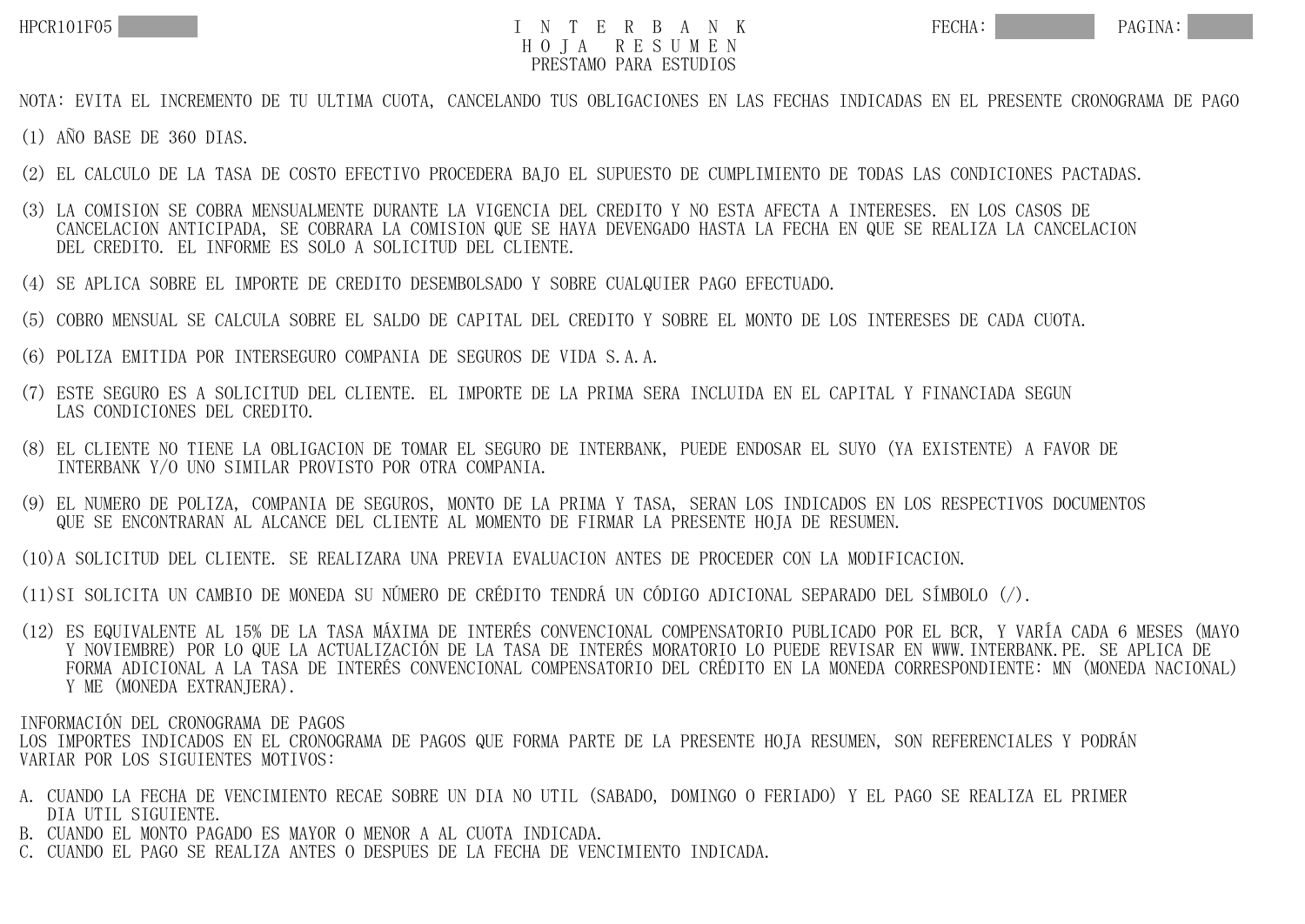## HPCR101F05 TO TERBANK FECHA: PAGINA: H O J A R E S U M E N PRESTAMO PARA ESTUDIOS

LAS DIFERENCIAS QUE SE GENEREN COMO CONSECUENCIA DE LOS TRES PUNTOS ANTERIORES SE REFLEJARAN EN EL MONTO DE LA ULTIMA CUOTA

EL CRÉDITO CUENTA CON EL BENEFICIO DENOMINADO CUOTA FLEXIBLE, MEDIANTE EL CUAL, INTERBANK, A SOLICITUD DEL CLIENTE, PERMITIRÁ EL DESPLAZAMIENTO DE UNA CUOTA SIN REALIZAR COBRO ALGUNO EN EL MES DESPLAZADO. EL SALDO ADEUDADO POR CONCEPTO DE CAPITAL, MÁS EL MONTO DE INTERESES, COMISIONES Y GASTOS CORRESPONDIENTES A LA CUOTA QUE SE DEJA DE PAGAR SERÁN CAPITALIZADOS CON EL CONSIGUIENTE RECALCULO DEL CRÉDITO, GENERÁNDOSE UN NUEVO CRONOGRAMA DE PAGOS EL CUAL AMPLIARÁ EL PLAZO DEL PRÉSTAMO EN UN MES ADICIONAL CADA VEZ QUE LO SOLICITE.

EL CLIENTE PUEDE SOLICITAR CUOTA FLEXIBLE UNA VEZ CANCELADA LA DÉCIMO SEGUNDA (12) CUOTA DE SU CRONOGRAMA DE PAGOS Y HASTA UN MÁXIMO DE CINCO (5) VECES DURANTE TODO EL PLAZO DEL CRÉDITO, TRANSCURRIENDO AL MENOS DOCE (12) MESES ENTRE CADA SOLICITUD DE CUOTA FLEXIBLE.

EL CLIENTE PARA ACCEDER A ESTE BENEFICIO DEBERÁ: (I) SOLICITARLO A PARTIR DEL SIGUIENTE DÍA ÚTIL DE LA CANCELACIÓN DE LA CUOTA VENCIDA Y HASTA 7 DÍAS ÚTILES ANTES DEL VENCIMIENTO DE LA CUOTA A DESPLAZAR, (II) CADA VEZ QUE SOLICITE ESTE BENEFICIO, EL CRÉDITO NO DEBE TENER MÁS DE 5 DÍAS DE ATRASO POR MES DURANTE LOS ÚLTIMOS 12 MESES TRANSCURRIDOS A PARTIR DE LA SOLICITUD, Y (III) HABER TRANSCURRIDO 2 MESES DESDE EL ÚLTIMO PAGO ANTICIPADO O ADELANTO DE CUOTAS, Y (IV) SÓLO SE PODRÁ APLICAR PARA LAS CUOTAS ORDINARIAS, NO APLICA PARA LAS CUOTAS EXTRAORDINARIAS.

DURANTE LA VIGENCIA DE LA CUOTA FLEXIBLE NO SE PODRÁN REALIZAR PAGOS ANTICIPADOS, SALVO QUE, A SOLICITUD DEL CLIENTE, SE ANULE ESTE BENEFICIO.

UNA VEZ ACEPTADA LA SOLICITUD, SE PONDRÁ A DISPOSICIÓN DEL CLIENTE EL NUEVO CRONOGRAMA DE PAGOS A TRAVÉS DE LOS CANALES DIRECTOS ESTABLECIDOS POR INTERBANK.

PARA MAYOR INFORMACIÓN DE ESTE BENEFICIO INGRESAR A WWW.INTERBANK.PE.